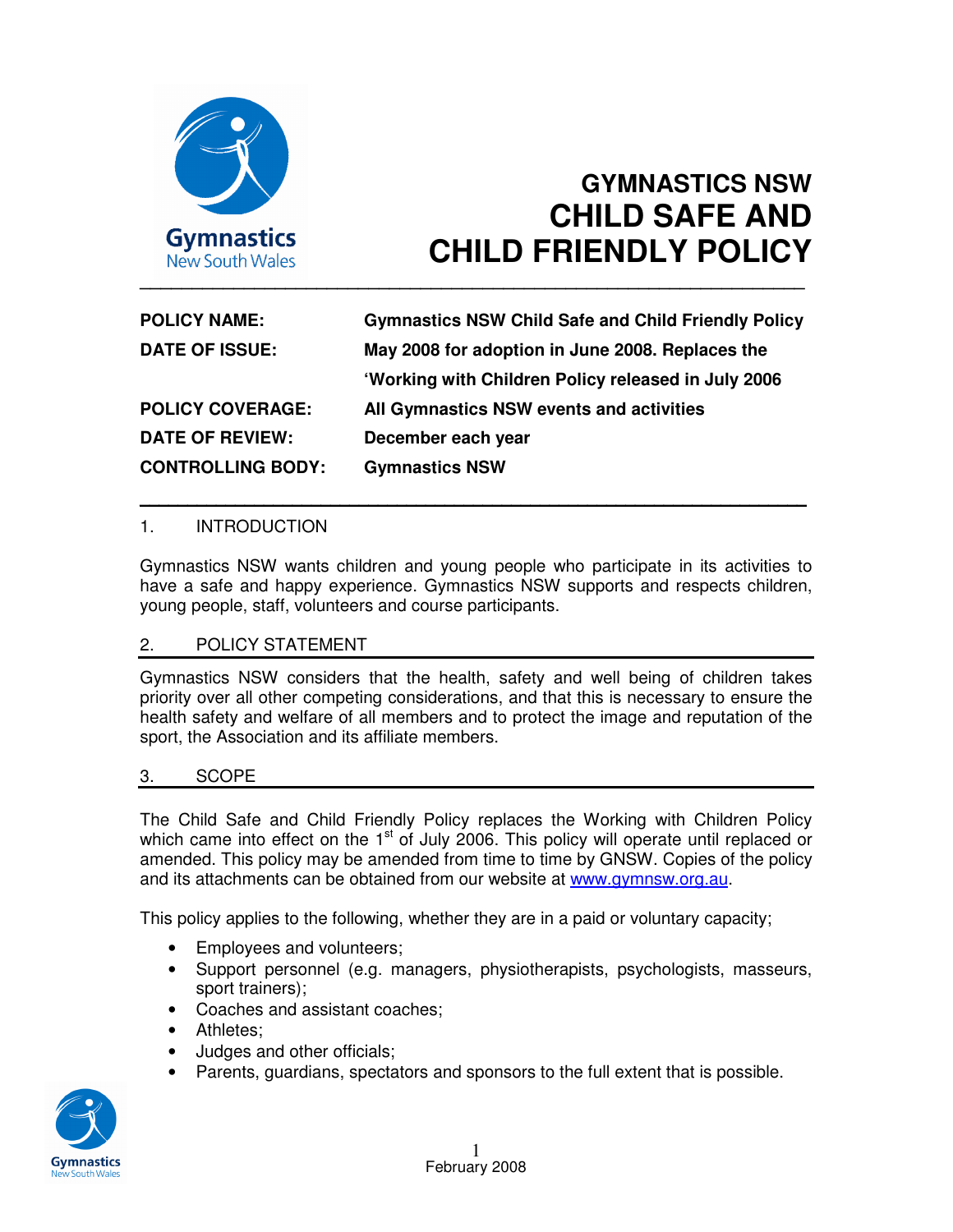This policy will continue to apply to a person even after they have stopped their association or employment with GNSW if disciplinary action, relating to an allegation of child abuse against that person, has commenced.

## 4. RELATED DOCUMENTS

Related documents include:

- Privacy Policy, which governs the collection and use of personal information;
- Gymnastics NSW Occupational Health and Safety Policy;
- Gymnastics NSW Constitution;
- Member Protection Policy (including codes of behavior) which sets out the procedures where members have a grievance regarding discrimination, harassment, sexual harassment, child protection, or sexual relationships;
- Discipline Policy, which sets out procedures for disciplinary action where members are accused of misconduct and/or failing to comply with the rules of the Association;
- **Grievance Policy, which establishes procedure for complaint handling;**<br>**E** Photography Acquiring and Displaying Images of Children Policy
- Photography Acquiring and Displaying Images of Children Policy, which establishes guidelines for the appropriate acquisition and display of images of Gymnastics NSW Members.

This list is not exhaustive and members should consult the Gymnastics NSW website for other relevant information.

## 5. SUPPORT CHILD PARTICIPATION

Gymnastics NSW supports the active participation of Children. It listens to Children's views, respects what they say and involves them when making decisions, where appropriate, and especially about matters that will directly effect them.

## 6. SUPPORT STAFF, VOLUNTEERS AND STUDENTS

Gymnastics NSW promotes, fairness and consideration for all staff, volunteers and students. For further details please see the Gymnastics NSW Member Protection Policy and the Gymnastics NSW Occupational Health and Safety Policy.

## 7. CHILD SAFE AND CHILD FRIENDLY GUIDELINES

## 7.1 Change rooms

Adult officials, regardless of gender, should only enter change rooms if accompanied by another adult. Prior to entering change rooms, officials should notify the people in the room of their intended entrance.

## 7.2 Hotel rooms and other accommodation

No official should be in the hotel room of an athlete under the age of eighteen without the presence of another adult.

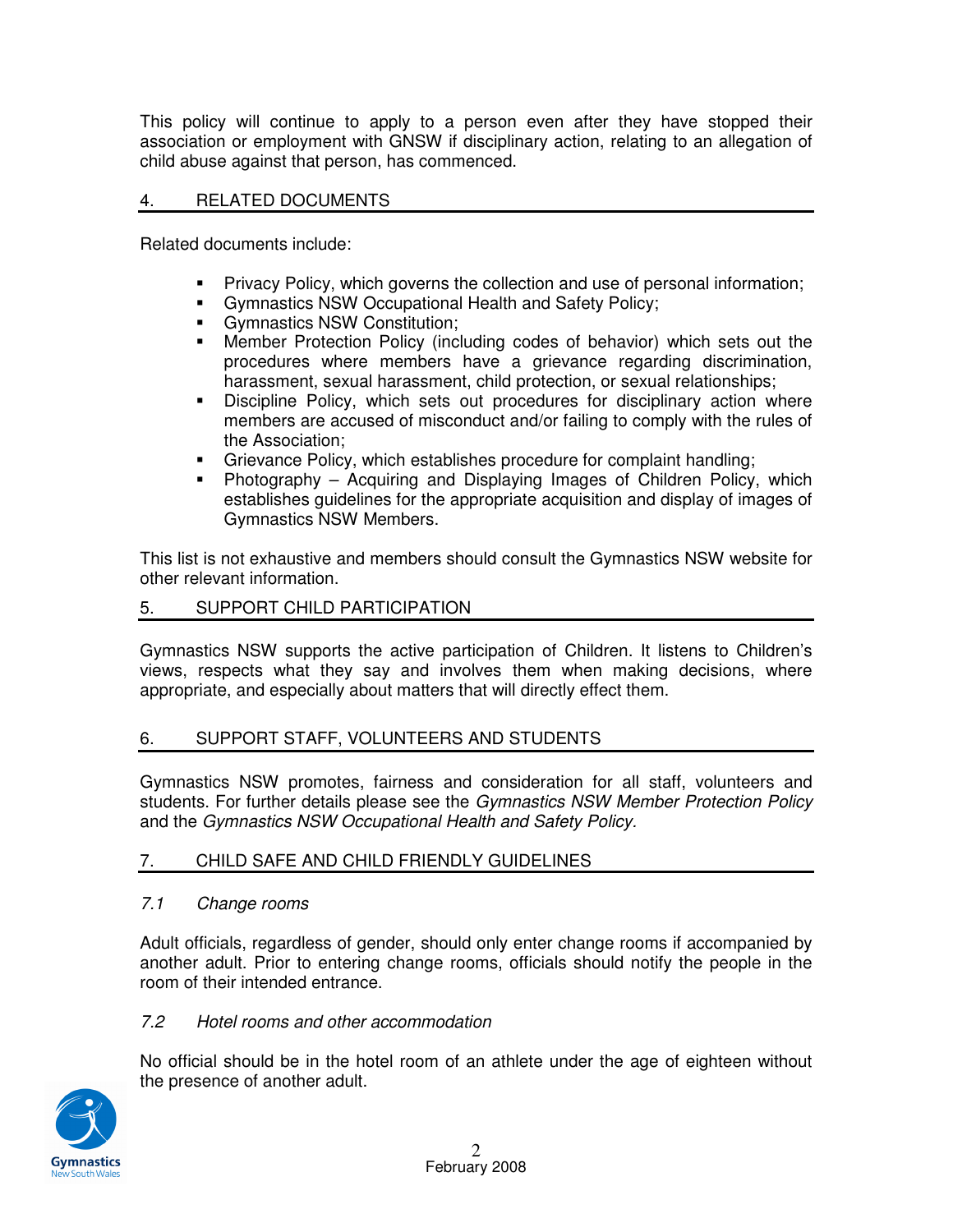## 7.3 Travel - General

All team members over 18 years of age retain an overriding responsibility for the welfare of all athletes they accompany during team travel activities. They must maintain a 'duty of care' towards the athletes and they must avoid unaccompanied and unobserved activities with persons less than eighteen years of age, wherever possible.

## 7.4 Sexual Relationships while on Tour

During all team travel activities officials must not, under any circumstances, engage in conduct of a sexual nature with an athlete. Improper conduct of a sexual nature by an official against an athlete includes sexual intercourse and any form of child sexual abuse (defined within the Member Protection Policy) as well as but not limited to the following:

- **EXEC** inappropriate conversations of a sexual nature;
- obscene language of a sexual nature;
- suggestive remarks or actions;
- jokes of a sexual nature;
- obscene gestures;
- **•** unwarranted and inappropriate touching;
- **sexual exhibitionism: and**
- any other action that could lead to an athlete being physically, emotionally or psychologically harmed.

Please also refer to the Gymnastics NSW Sexual Relationships Policy which is contained within the Gymnastics NSW member Protection Policy.

## 7.5 Adults under investigation

Adults under investigation on a matter relating to child abuse, or any matter which has the potential to render them a 'prohibited person' as defined within the Commission for Children and Young People ACT 1998 and the Child Protection (Prohibited Employment) Act 1998, may be prohibited, by the Gymnastics NSW Board, from participating in Gymnastics NSW activities.

## 7.6 Coach Assistance - 'Spotting'

Spotting is a necessary part of gymnastics that is required for the safety of the athletes. All coaches must ensure that all physical contact with athletes which occurs when 'spotting' is appropriate for the situation and necessary for the athlete's safety.

## 8. BACKGROUND CHECKS

The minimum standard for background checks of employees and volunteers of Gymnastics NSW and its members is the law as it applies in NSW**.** Gymnastics NSW and its members must comply with their legal obligations and statutory requirements at all times . In addition to satisfying legal obligations Gymnastics NSW require that all affiliate members provide a written statement signed by a duly authorised officer/owner of the club attesting to the fact that all persons 'working with children' have completed the working with children background check and that it has been forwarded to a registered screening agency. Gymnastics NSW has the right to and will refuse affiliation